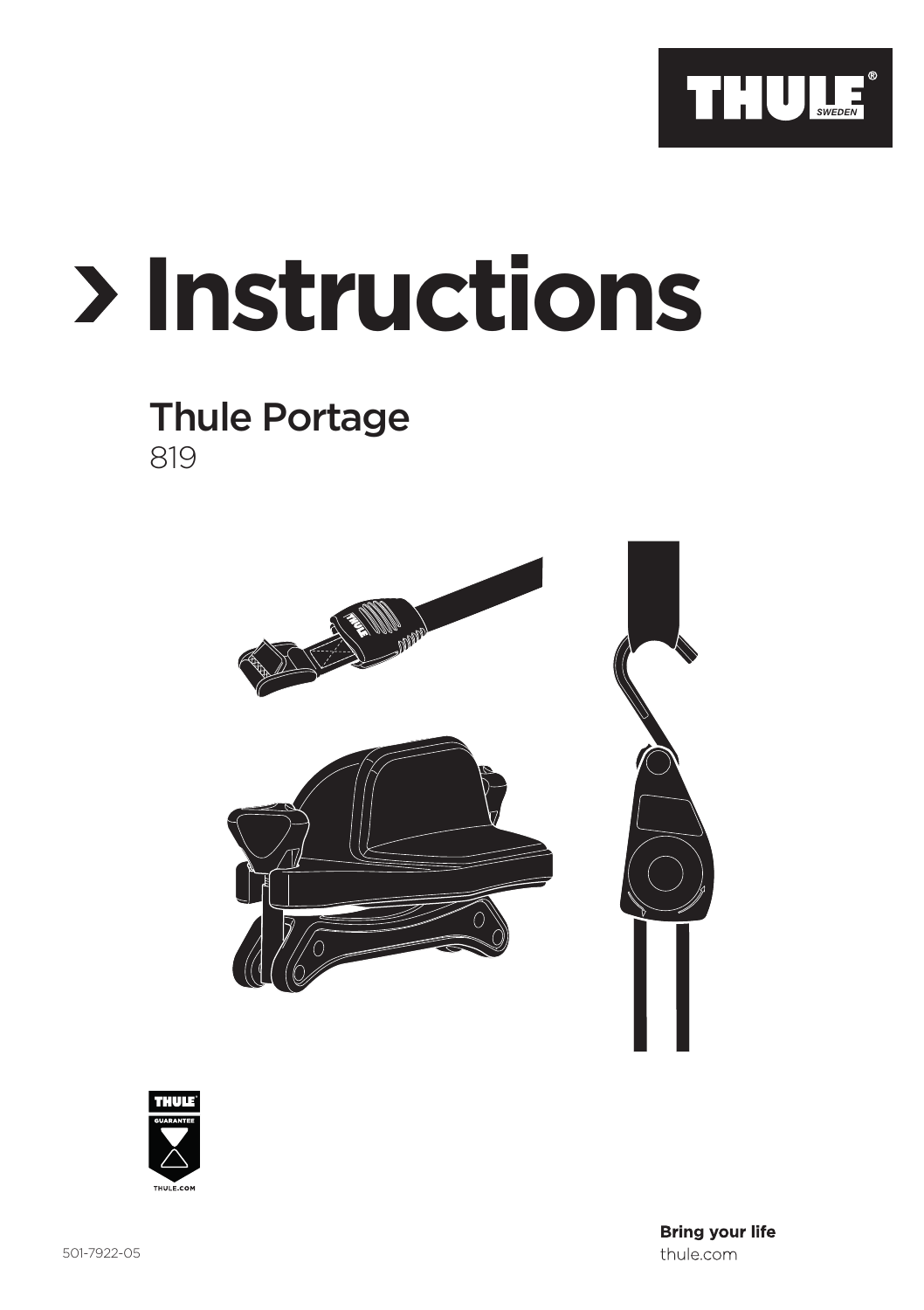- **EN** Roof-mounted canoe carrier
- **DE** Dachkanuträger
- **FR** Porte-canoë de toit
- **NL** Kanodrager voor op het dak
- **IT** Portacanoe da tetto
- **ES** Portacanoas de techo
- **PT** Suporte para canoa montado no teto
- **SV** Takmonterad hållare för kanot
- **DK** Tagbøjle til kano
- **NO** Takmontert kanotransportinnretning
- **FI** Katolle asennettava kanoottiteline
- **ET** Katusele paigaldatav kanuuhoidik
- **LV** Uz jumta uzstādāms kanoe turētājs
- **LT** Ant stogo tvirtinamas baidarių laikiklis
- **PL** Uchwyt na kanoe montowany na dachu auta
- **RU** Крепления для перевозки каноэ на крыше
- **UK** Багажник у формі човна, що кріпиться на дах
- **BG** Монтиран на покрива багажник за каяк
- **CS** Nosič kánoe pro montáž na střechu
- **SK** Nosič kanoe s montážou na strechu
- **SL** Strešni nosilec za kanu

**HR/BIH** Krovni nosač kanua

- **RO** Suport pentru canoe montat pe acoperiş
- **HU** Tetőre szerelhető kenuszállító
- **EL** Σχάρα οροφής για κανό
- **TR** Araç üstüne bağlanan kano taşıyıcı

**HE** גגון קאנו לגג הרכב

**AR** حامل قاربي مركب على السطح

- **ZH** 顶置独木舟托架
- **JA** ルーフマウント型カヌーキャリア
- **KO** 루프 장착 카누 캐리어
- **TH** โครงยึดเรือแคนูแบบติดตั้งบนหลังคา































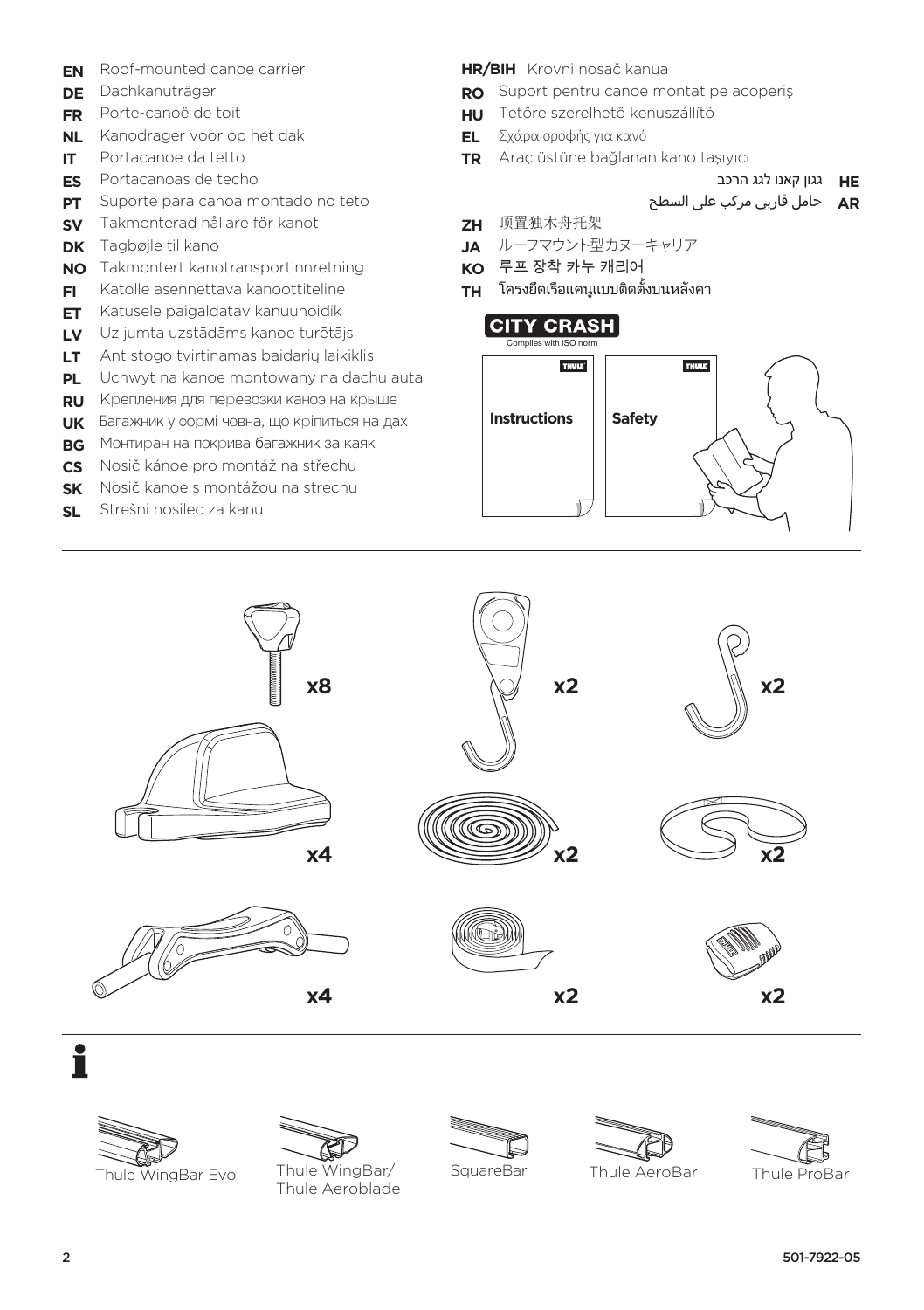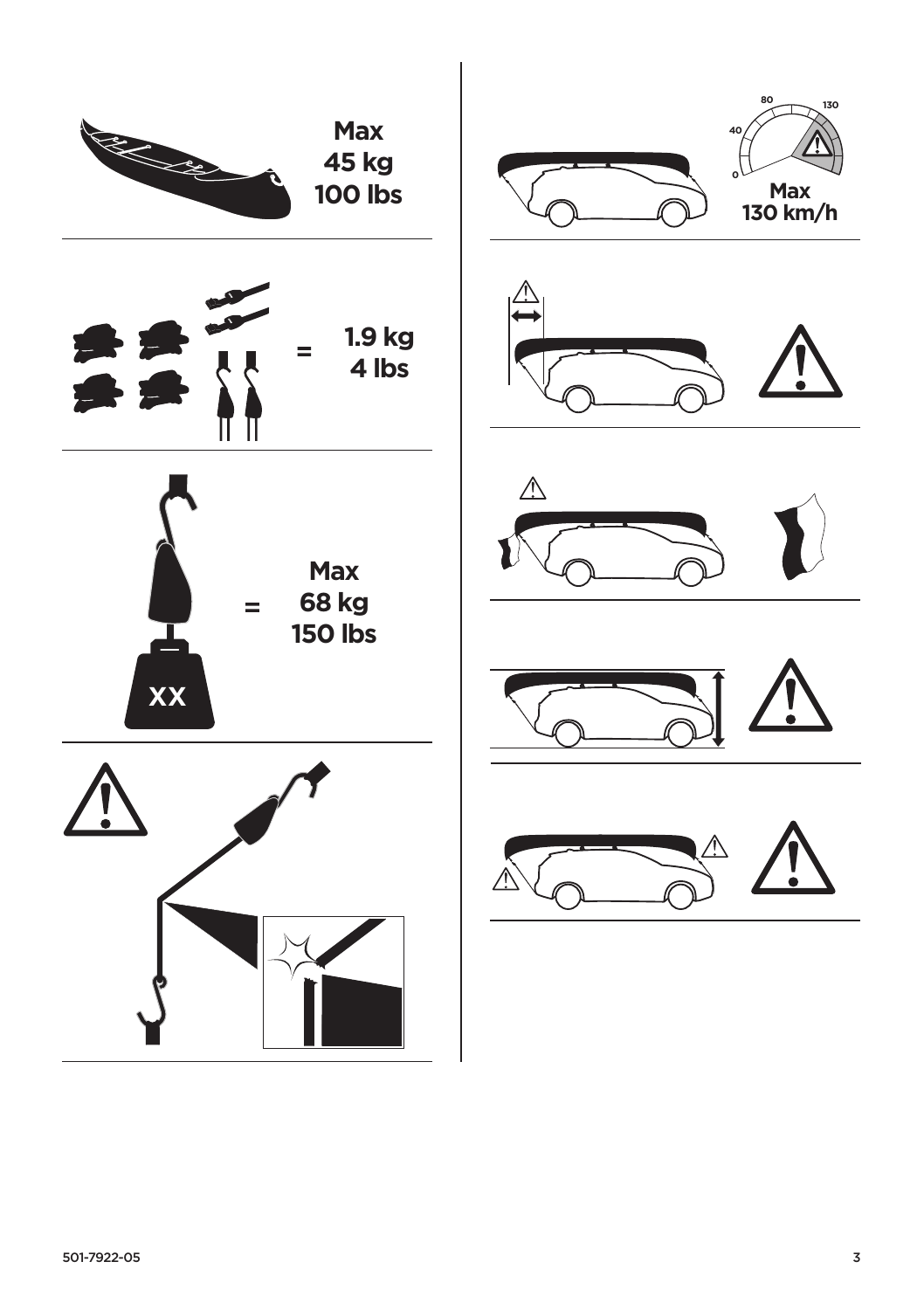





 $\mathbf{1}$  $\equiv$  $\equiv$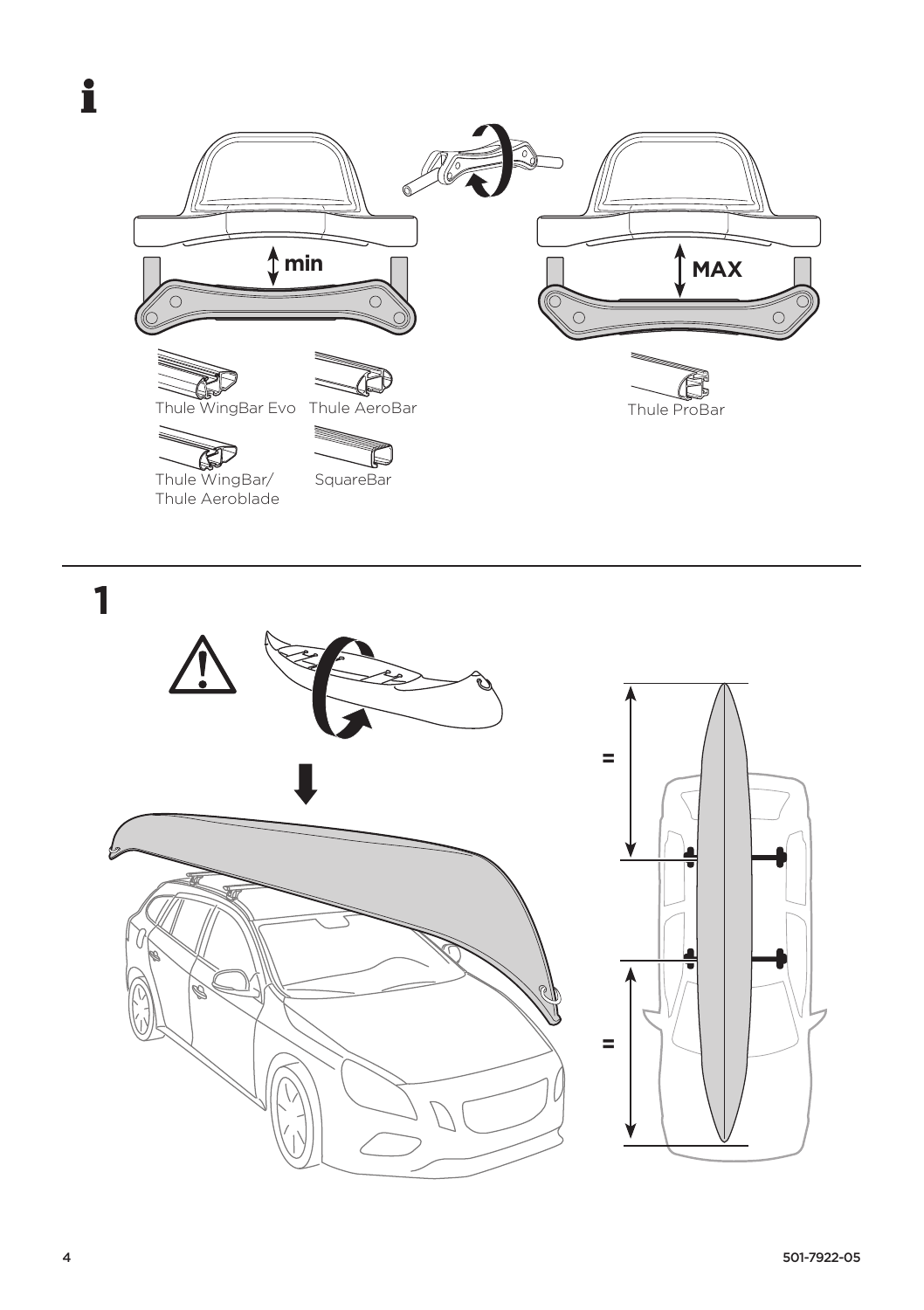

**3**



x4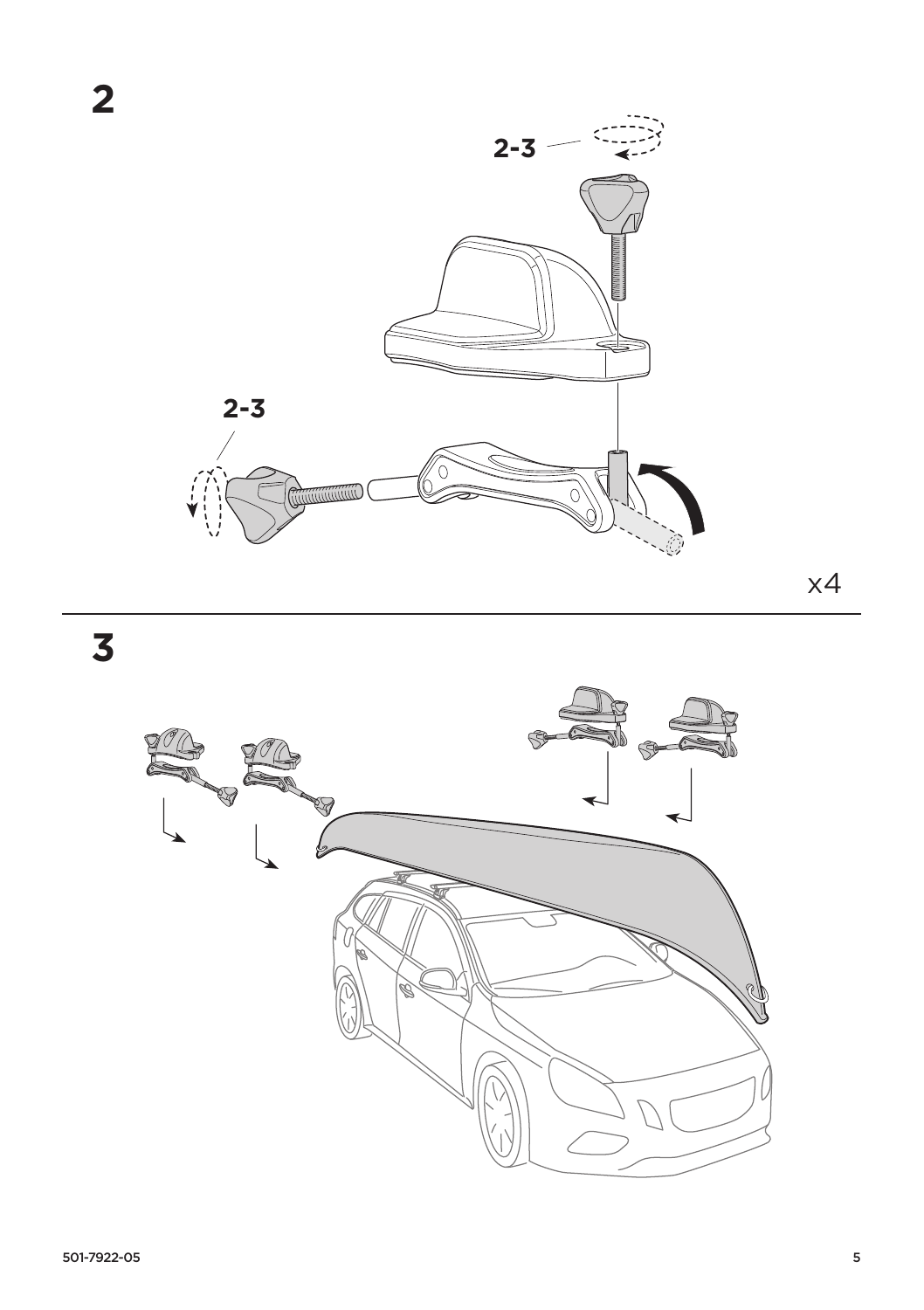

 $x4$ 

5





6



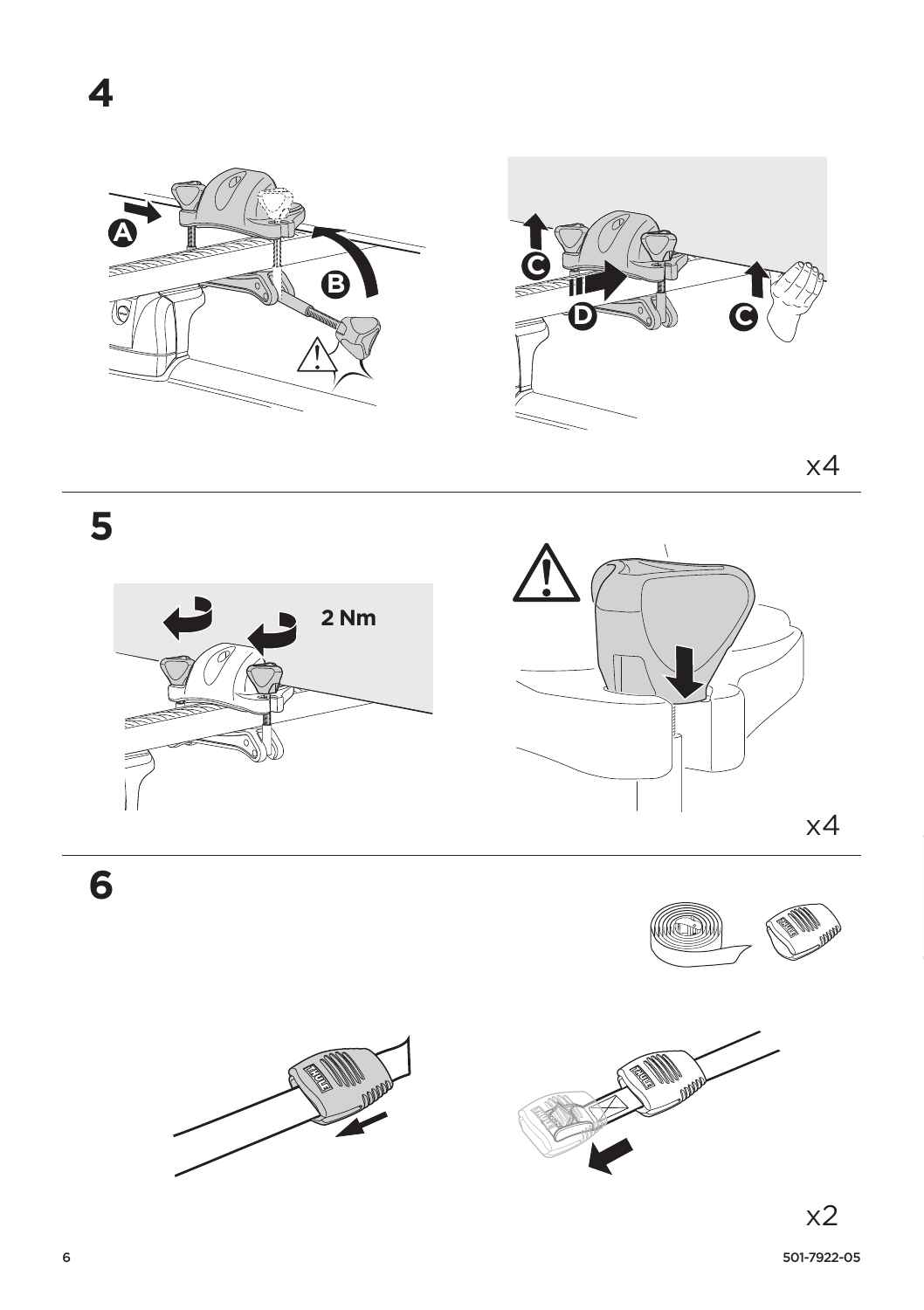$\bullet$ 



 $\Theta$ 

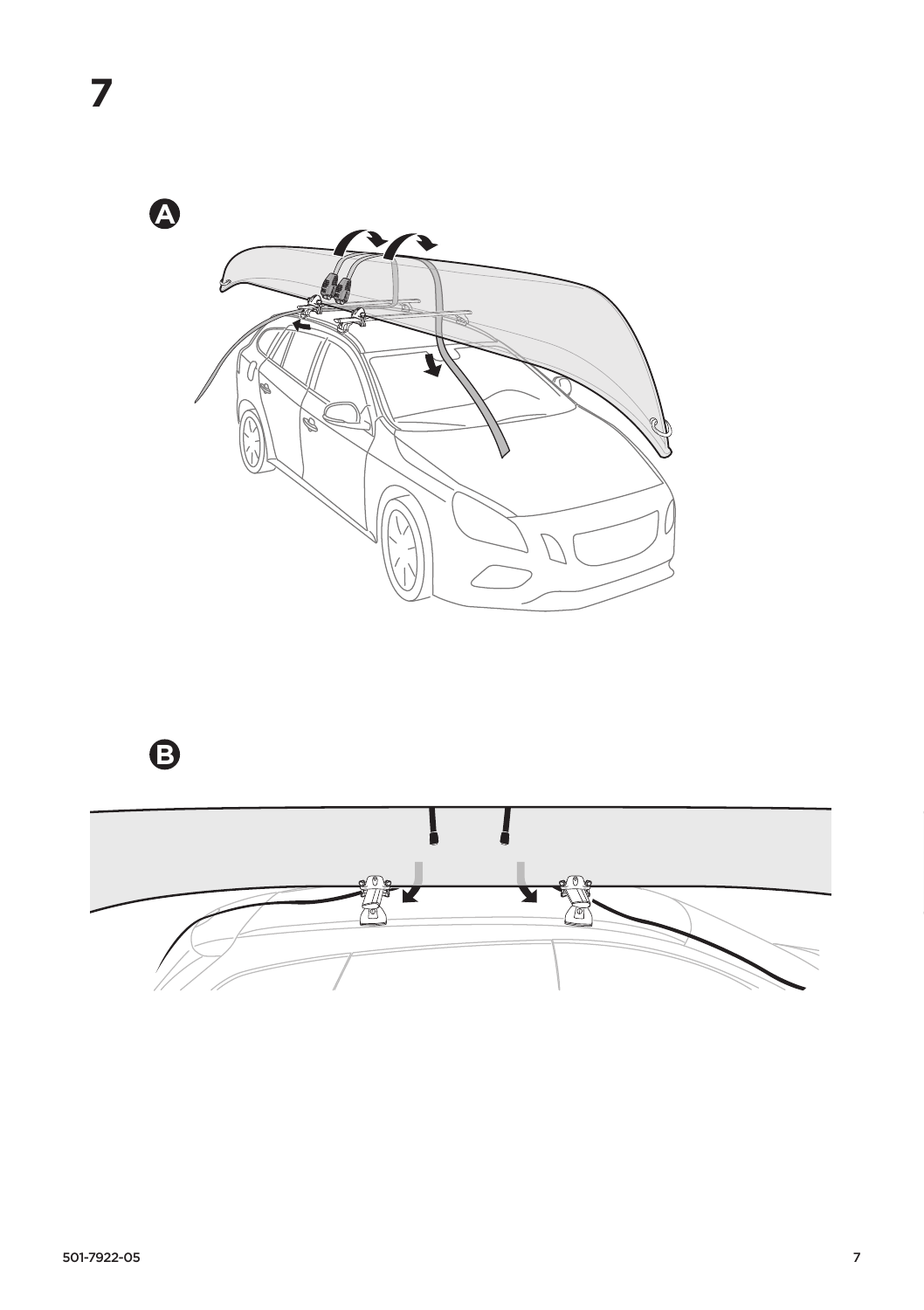



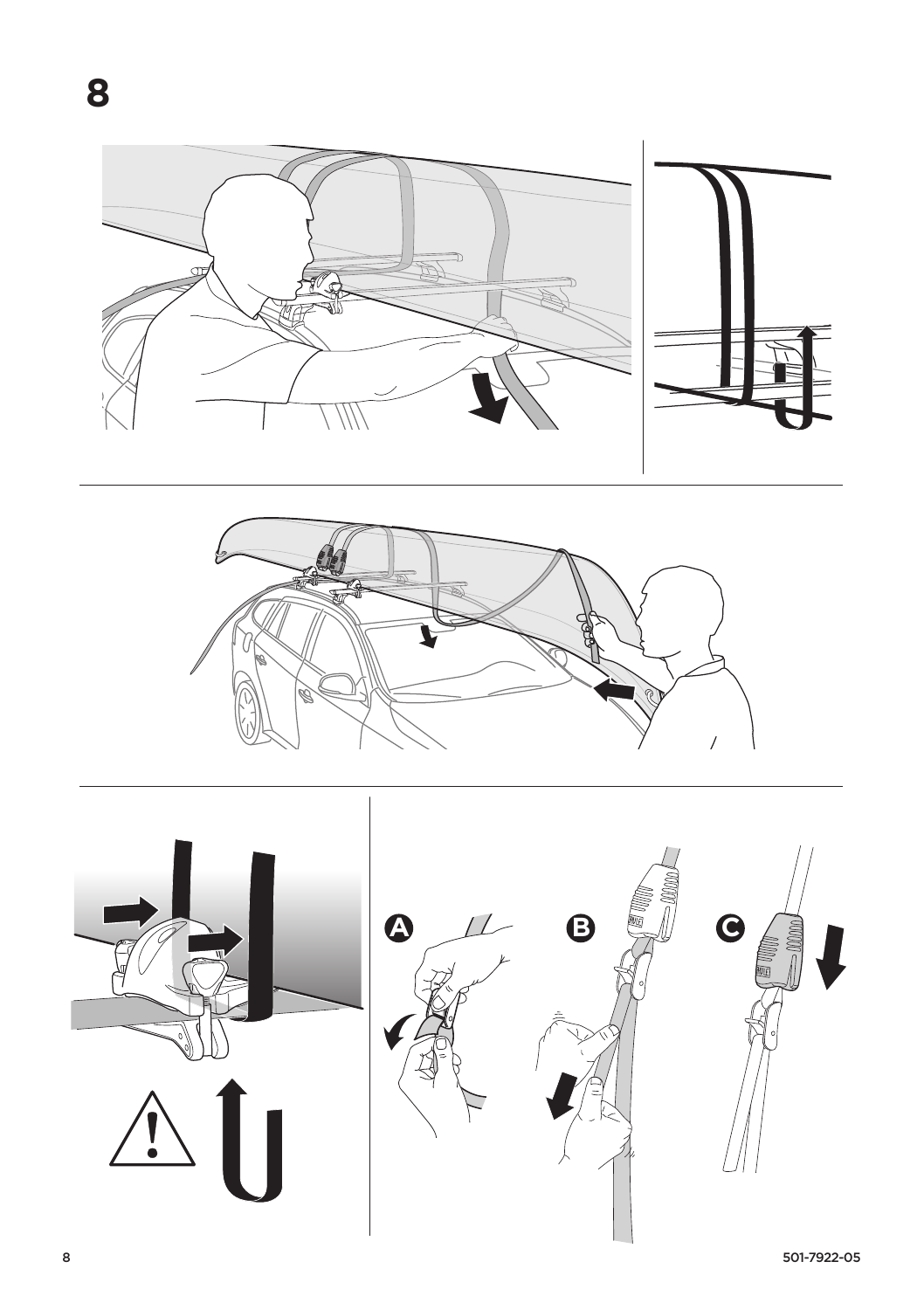9



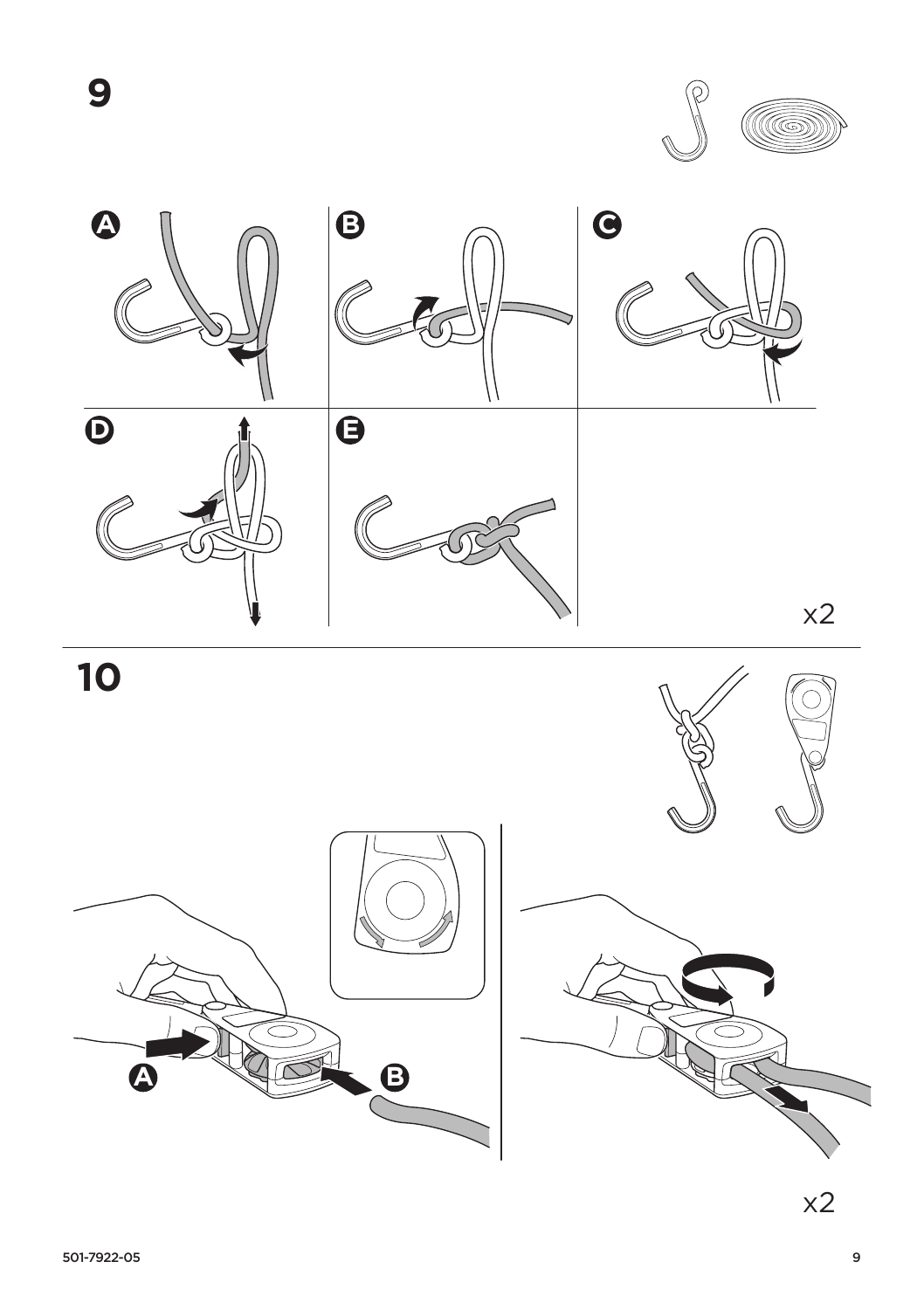11



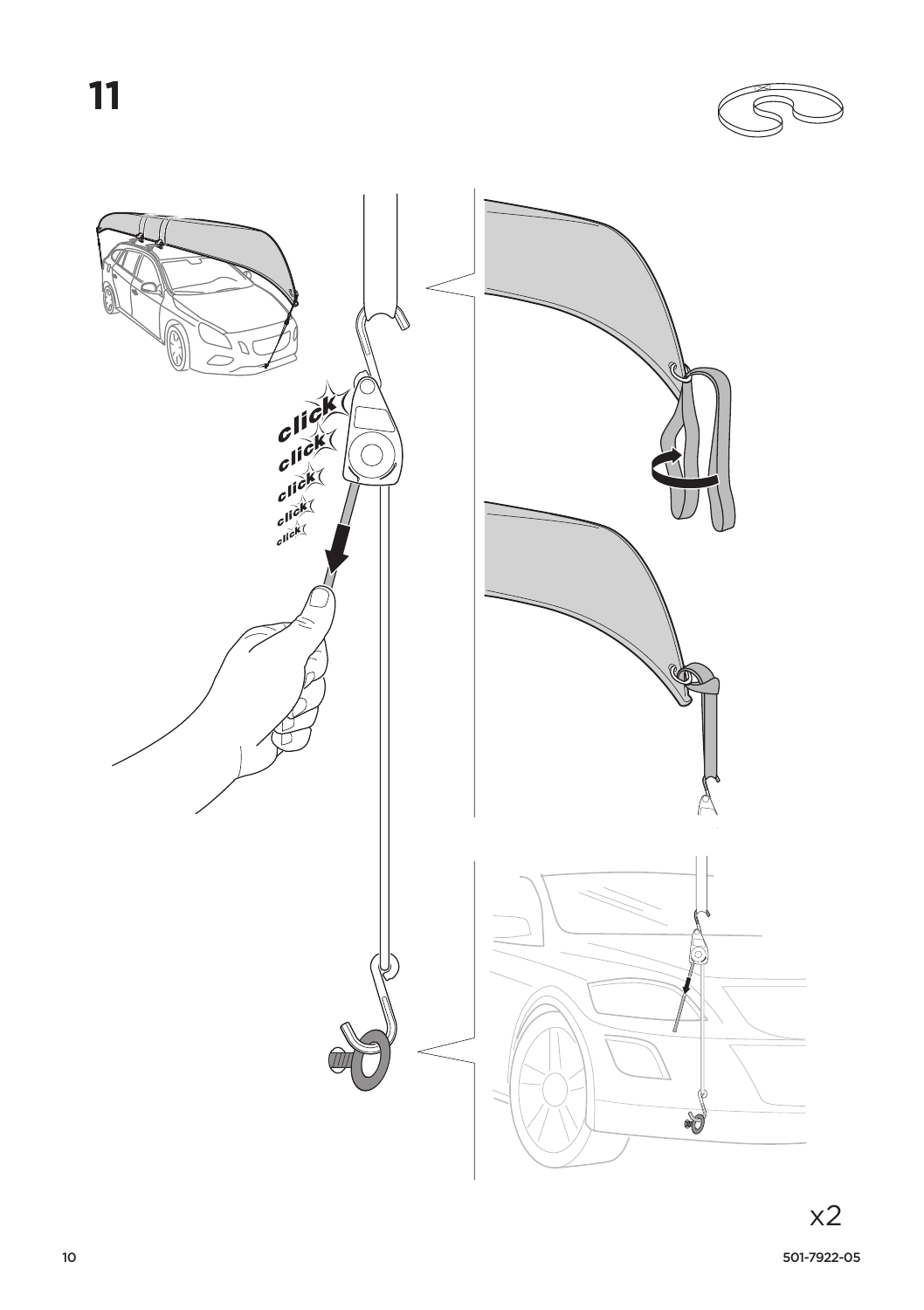## $\mathbf i$

| ΕN | Open   |
|----|--------|
| DE | ∩ffnen |
| FR | Ouvert |
| NL | ∩nener |

- Openen
- Aprire  $\overline{\mathsf{I}\mathsf{T}}$
- **ES** Abrir
- **PT** Aberto
- **SV** Öppna
- NO Åpne Auki FL. Avatud ET. LV Atvert

**DK** 

- LT Atidaryti
- PL Otwieranie

Åbn

**RU OTKPbITb** 

| <b>UK</b> | Відкрити               | EL.       | Άνοιγμα |               |
|-----------|------------------------|-----------|---------|---------------|
| BG        | Отваряне               | TR        | Αс      |               |
| <b>CS</b> | Otvírání               |           |         | AR فتح        |
| <b>SK</b> | Otváranie              |           |         | <b>HE</b> פתח |
| SL.       | Odprite                | ZΗ        | 开启      |               |
|           | <b>HR/BiH</b> Otvoreno | JA        | 開く      |               |
| RO        | Deschidere             | KΟ        | 열기      |               |
| HU        | Nyitás                 | <b>TH</b> | เปิด    |               |